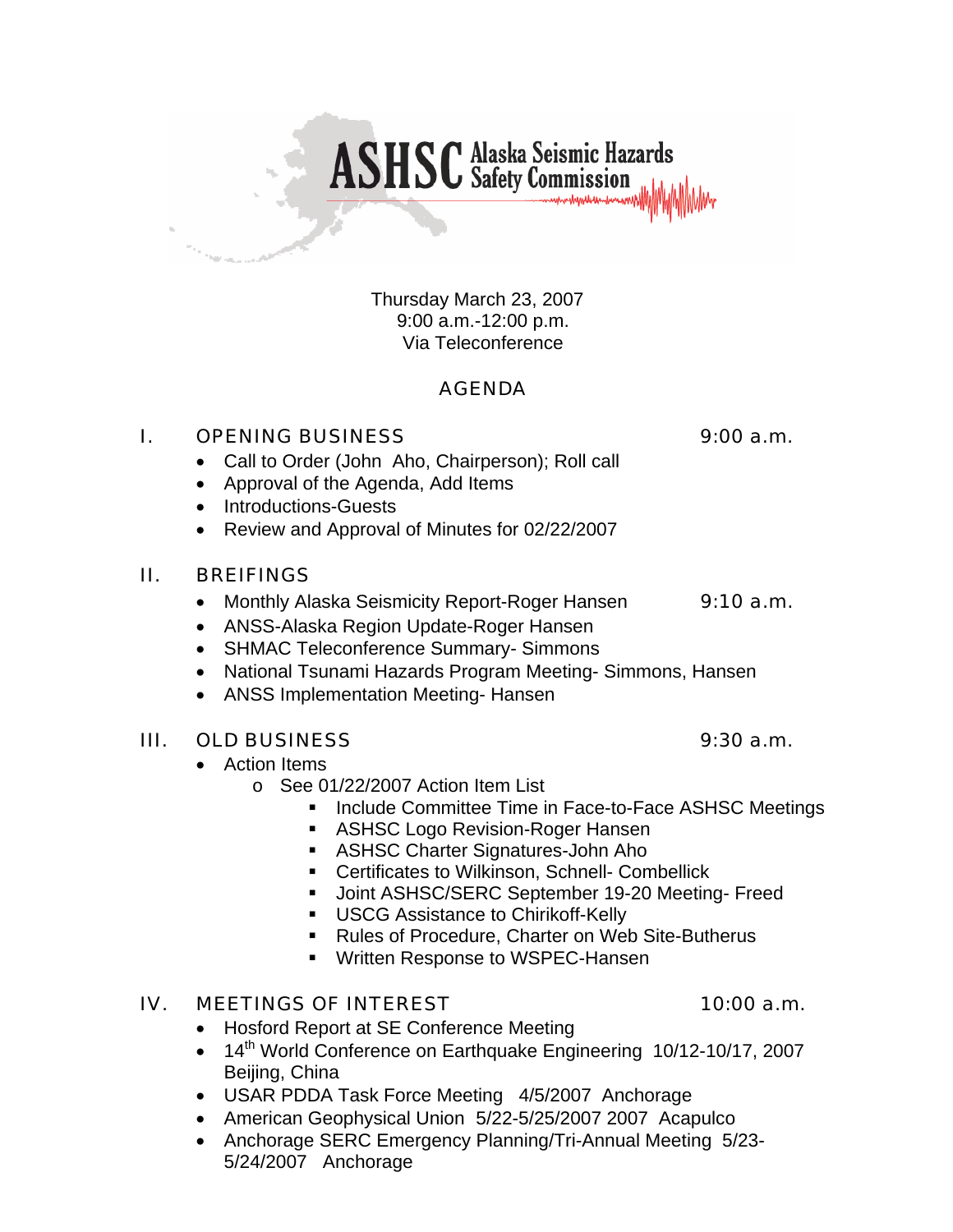## **ASHSC** Alaska Seismic Hazards

## V. CRITICAL DEADLINES 10:05 a.m.

- 2006 Report to Legislature February 2007
- 2014 National Earthquake Engineering Conference

#### VI. NEW BUSINESS 10:10 a.m.

- 2006 Report to Legislature Review Discussion
- Tsunami Readiness Survey Contact-Carver
- Future Presentations/Briefings
	- o Anchorage Port Expansion
	- o MOA Geotechnical Advisory Commission
	- o FEMA
	- o HAZUS
	- o Tsunami Expert (Elaina Suleimani)
	- o Alaska Division of Insurance
	- o Shake Map Implementation
	- o Other?

#### VII. REPORTS 10:30 a.m.

- Chairperson
	- o ATC-64 Project Review Panel- May 10, 2007
	- o NTHMP Assessment Panel- May 15-17, 2007
	- o ANSS Structural Instrumentation-Anchorage
	- o MOA Ground Failure Map
	- o Earthquakes, Fifth Edition, W.H. Freeman & Company, Bruce Bolt
- Committee Reports
	- o Insurance-Dean Maxwell
	- o Schools-John Aho
	- o Earthquake Scenario-Rod Combellick
	- o Education & Outreach-Kathy Hosford
	- o Hazards Identification-Gary Carver
	- o Response, Recovery, & Loss Estimation-Scott Simmons
	- o HAZUS Task Force

#### VIII. GENERAL DISCUSSION 11:30 a.m.

- Public
- Commission Members